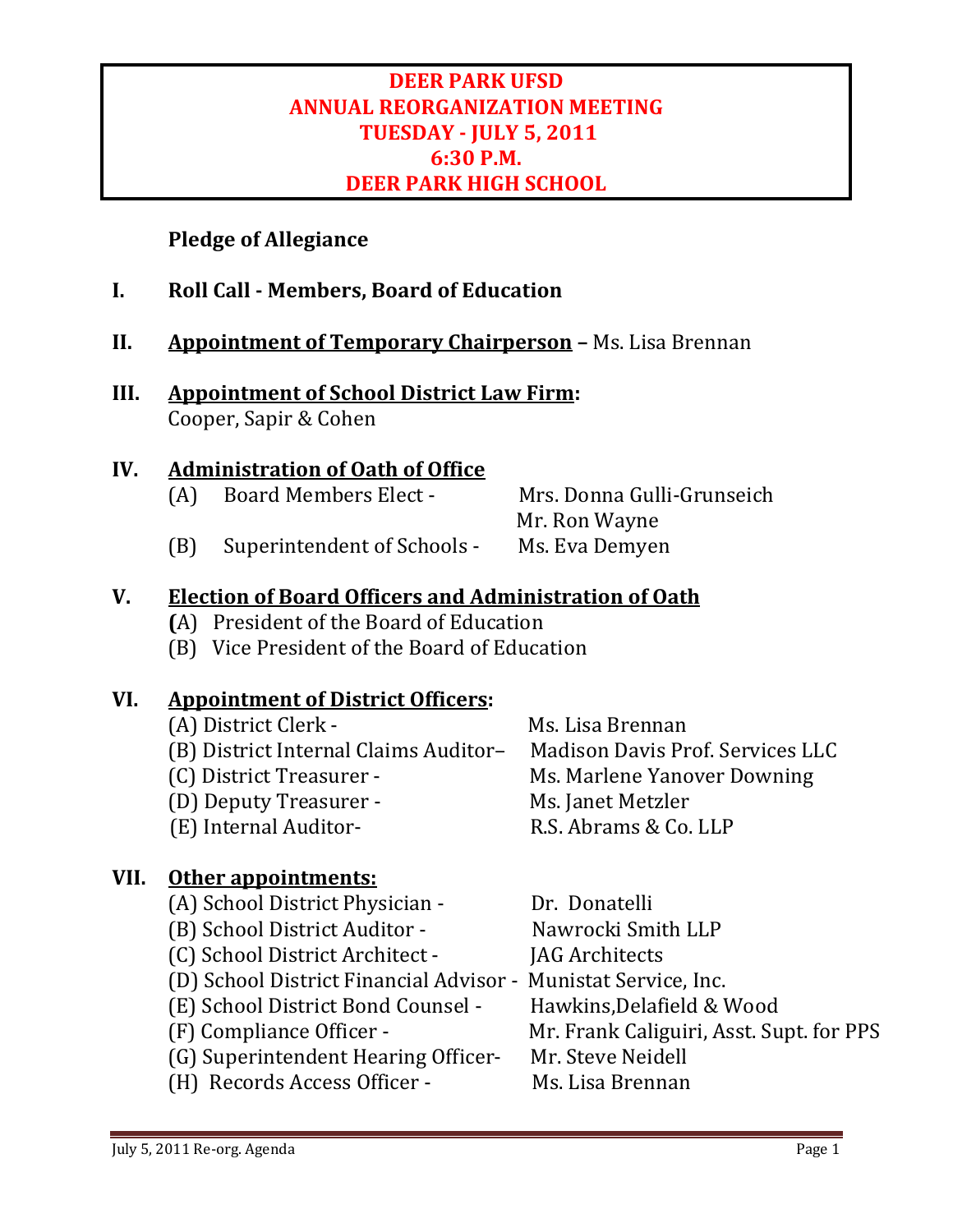July 5, 2011 Re-org. Agenda **Page 2** and the set of the set of the set of the set of the set of the set of the set of the set of the set of the set of the set of the set of the set of the set of the set of the set of the s

#### **VIII.** Designations:

- (A) Official Bank Depositories (attached in file)
- (B) Regular Monthly Meetings  $4<sup>th</sup>$  Tuesday of each month (unless noted)
- (C) Official Newspapers <br>
Newsday, Beacon, L.I. Business News

#### **IX. Authorizations:**

- (A) Payroll Certification **Ms.** Eva Demyen
- (B) Appointments for Impartial Hearing officers Ms. Eva Demyen
- (C) Submission of Section 211 Waivers Ms. Eva Demyen
- (D) Purchasing Agent *Net are account of the Ms. Lauren Von Ende*
- $(E)$  Establishing Petty Cash Funds  $-$  \$100.00 (attached in file)
- (F) Designation's of authorized signature on checks: President of BOE Or Ms. Marlene Yanover Downing
- (G) Cell Phone List (attached in file)
- (H) Approvals for conferences/workshops/conventions Ms. Eva Demyen

# **X. Bonding of Personnel:**

- (A) Bonding of Ms. Marlene Yanover Downing: \$5,000,000.00 per loss
- (B) Blanket for other school district personnel: \$5,000.00

## **XI. Establish mileage reimbursement rate:**

Currently, .51/mile Rate is determined by BOE

## **XII. Introduction of Committee Chairpersons:**

| $(A)$ Technology –             | Mr. Frank Wilkinson                         |
|--------------------------------|---------------------------------------------|
| (B) Energy/Bldg. Utilization - | Mr. Keith Rooney                            |
| (C) Facilities & Grounds -     | Mr. Robert Marino                           |
| (D) Special Education –        | Mr. Keith Rooney & Mrs. Donna Marie Elliott |
| $(E)$ Health & Safety –        | Mrs. Donna Marie Elliott & Mr. Keith Rooney |
|                                |                                             |

## **XIII. Appointment of Audit Committee:**

Mr. John Gouskos Mr. Frank Wilkinson Mr. Jerome Norris

- 
- 
- 
- 
- 
- 
- 
- 
- -
	-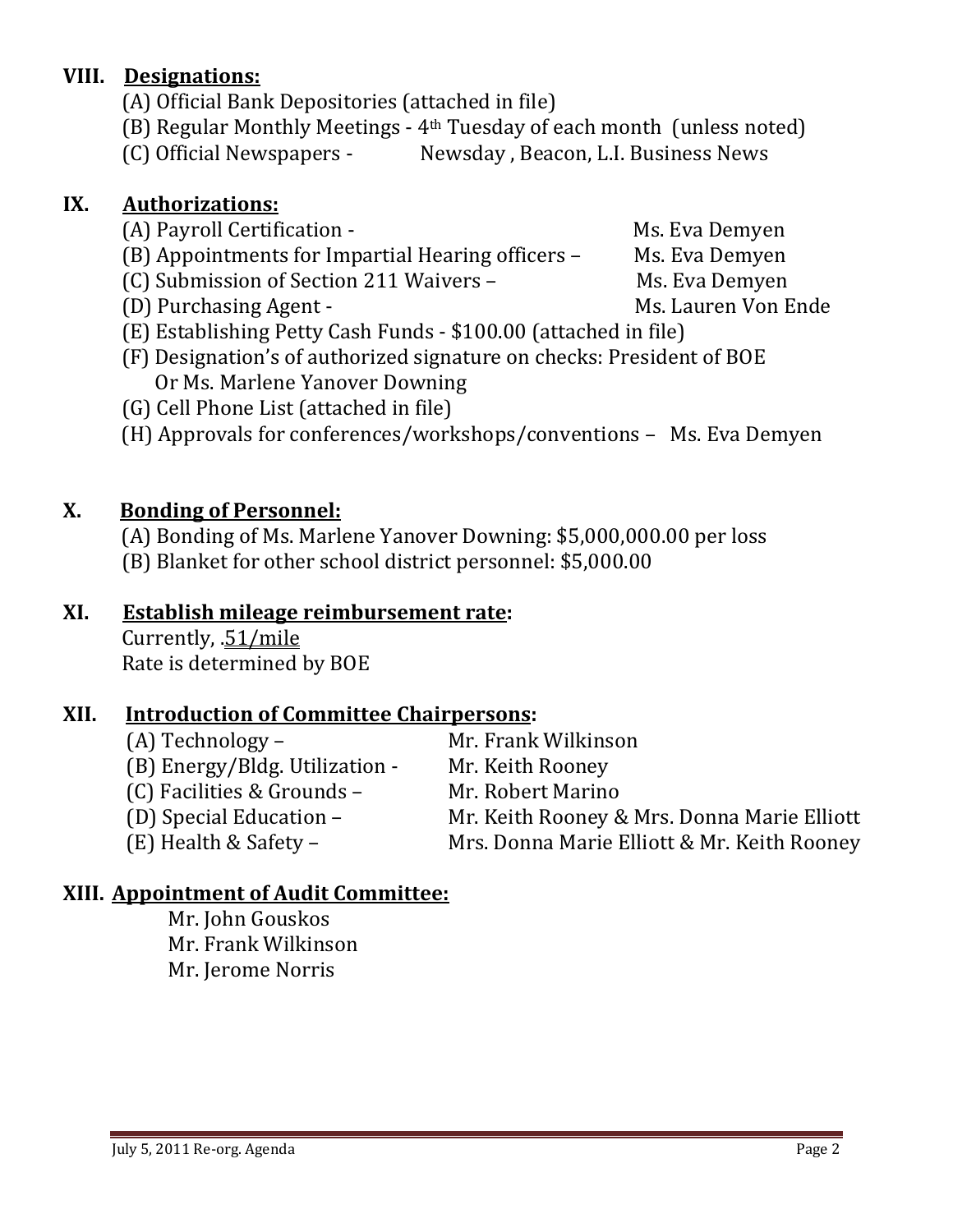#### **XIV. Disclosure of Board Of Education Employers:**

| Mrs. Donna Marie Elliott -  | Safety & Environmental Solutions, Inc. |
|-----------------------------|----------------------------------------|
| Mr. John Gouskos -          | JP Morgan/Chase                        |
| Ms. Donna Gulli Grunseich - | Retired                                |
| Mr. Robert Marino -         | Verizon                                |
| Mr. Keith Rooney -          | National Grid                          |
| Mr. Ron Wayne –             | Dentsply International                 |
| Mr. Frank Wilkinson -       | Hitachi Data Systems                   |

# **XV. NEW BUSINESS:**

#### **1. COMMITTEE ON SPECIAL EDUCATION, SUBCOMMITTEE ON SPECIAL EDUCATION AND COMMITTEE ON PRESCHOOL SPECIAL EDUCATION MEMBER RECOMMENDATIONS**

*Recommend that the Board of Education approve the following Resolution:*

 WHEREAS, the Deer Park Board of Education realizes its responsibility to provide instruction for educationally disabled students in accordance with School District Policy #5230 and the Regulations of the Commissioner, Part 200 and

 WHEREAS, the Committee on Special Education has the responsibility of making its recommendations available to the Board of Education regarding the identification and program placement to its educationally disabled residents age 5-21.

Now, Therefore, Be It

 RESOLVED, that the members of the Committee on Special Education for the 2011/2012 school year include the following personnel and residents.

Chairperson: Mr. Frank Caliguiri

 Chairpersons and School Psychologist: Ms. Randi Medeiros Member (Rotational) Ms. Theresa Ceruti

 Dr. David Kessler Dr. Michelle Cangelosi Dr. Iris Marchon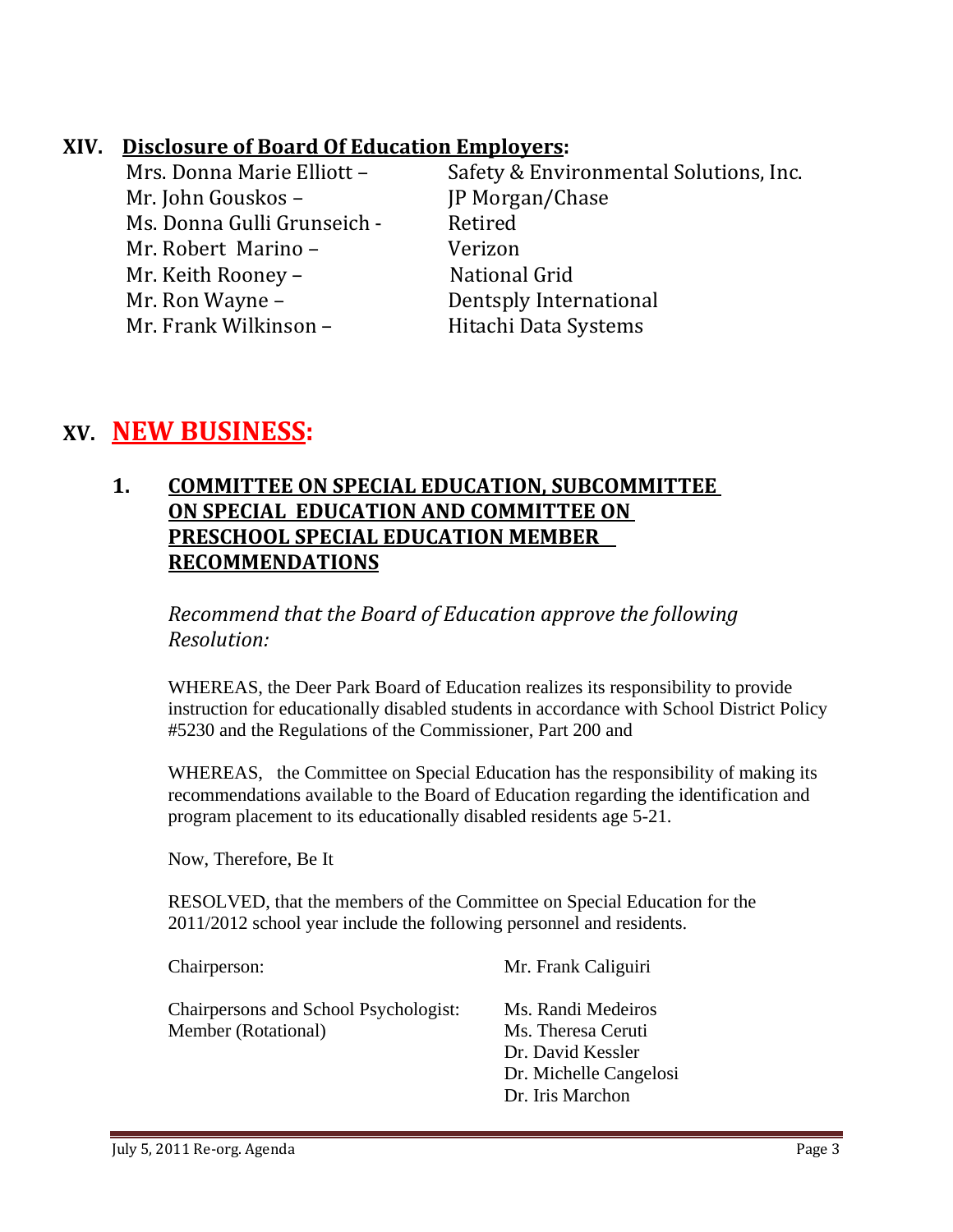|                                             | Ms. Kara Hanson            |
|---------------------------------------------|----------------------------|
|                                             | Ms. Susan Vozza            |
|                                             | Mr. Scott Agnew            |
|                                             | Ms. Mary Reynolds          |
| School District Physician:                  | Dr. Anthony Donatelli      |
| <b>Building Administrators:</b>             | Mr. James Cummings         |
|                                             | Mr. Gary Ramonetti         |
|                                             | Ms. Eliana Levey           |
|                                             | Mr. Stephen Moran          |
|                                             | Ms. Susan Bonner           |
|                                             | Mr. Shaun McLeod           |
|                                             | Ms. Alicia Konecny         |
|                                             | Mr. Craig Evans            |
|                                             | Ms. Kathy Griffin          |
|                                             | Ms. Jeanne Regan           |
|                                             | Ms. Jennifer Rodriguez     |
|                                             | Ms. Christine Criscione    |
| <b>School Social Workers:</b>               | Ms. Barbara Charity        |
|                                             | Ms. Kescha Correa          |
|                                             | Ms. Carol-Miller Douglas   |
|                                             | Ms. Francine Fair          |
|                                             | Ms. Chenoa Mattila         |
|                                             | Ms. Kathleen Millis        |
|                                             | Ms. Andrea Nelson-Williams |
|                                             | Ms. Sandra Polichron       |
| Committee on Special Education<br>2011/2012 |                            |
| <b>Parent Members and Surrogates</b>        | Ms. Edwina Cox             |
|                                             | Ms. Lisa Guerriero         |
|                                             | Ms. Kim LaMonica           |
|                                             | Ms. Debbie Leon            |
|                                             | Ms. Rosina Penna           |
|                                             | Ms. Lisa Nau               |
|                                             | Ms. Maria Casella          |
|                                             | Ms. Irene Byrd             |
|                                             | Ms. Yeutina Johnson        |
|                                             | Ms. Elizabeth Punger       |
|                                             | Ms. Martha Miranda         |
|                                             |                            |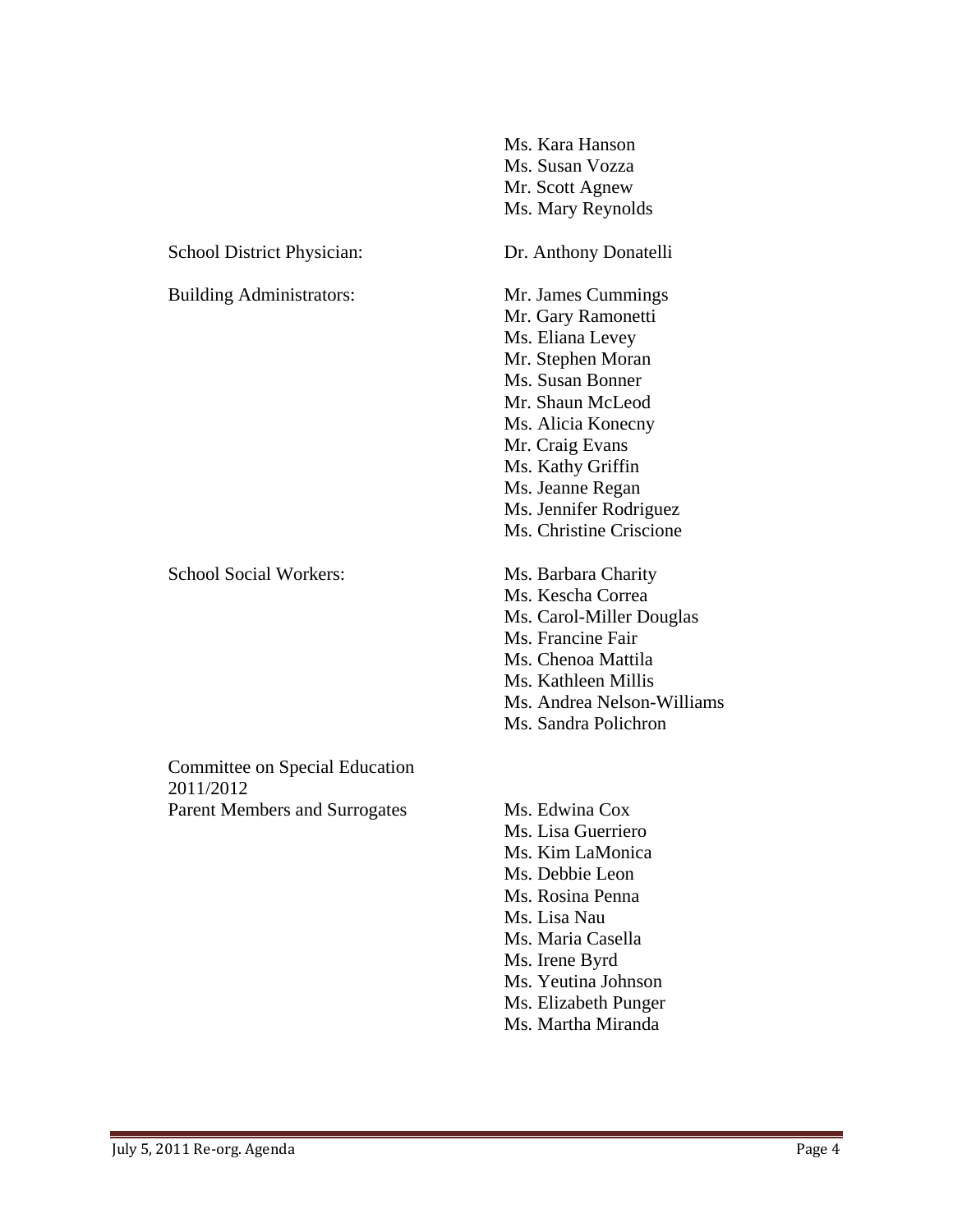The Committee will also include the following representatives of the student and of the L.E.A.

> A Special Education Teacher A Regular Education Teacher The parent/s or legal guardian/s Any related services providers The student (when appropriate)

 Subcommittee on Special Education 2011/2012

 WHEREAS, the Deer Park Board of Education realizes its responsibility to provide instruction for the educationally disabled students in accordance with School District Policy #5230 and the regulations of the Commissioner, Part 200, and

 WHEREAS, the Committee on Special Education has the responsibility of making its recommendations available to the Board of Education regarding the identification and program placement of its educationally disabled residents age 5-21.

Now, Therefore, Be It

 RESOLVED, that the members of the Committee on Special Education Subcommittee shall include:

| Subcommittee Chairpersons/School Psychologists: | Ms. Randi Medeiros<br>Ms. Theresa Ceruti<br>Dr. David Kessler<br>Dr. Michelle Cangelosi<br>Dr. Iris Marchon<br>Ms. Kara Hanson<br>Ms. Susan Vozza<br>Mr. Scott Agnew                           |
|-------------------------------------------------|------------------------------------------------------------------------------------------------------------------------------------------------------------------------------------------------|
|                                                 | Ms. Mary Reynolds                                                                                                                                                                              |
| School District Physician:                      | Dr. Anthony Donatelli                                                                                                                                                                          |
| <b>Building Administrators:</b>                 | Ms. James Cummings<br>Mr. Gary Ramonetti<br>Ms. Eliana Levey<br>Mr. Stephen Moran<br>Ms. Susan Bonner<br>Mr. Shaun McLeod<br>Ms. Kathy Griffin<br>Ms. Alicia Konecny<br>Ms. Jennifer Rodriguez |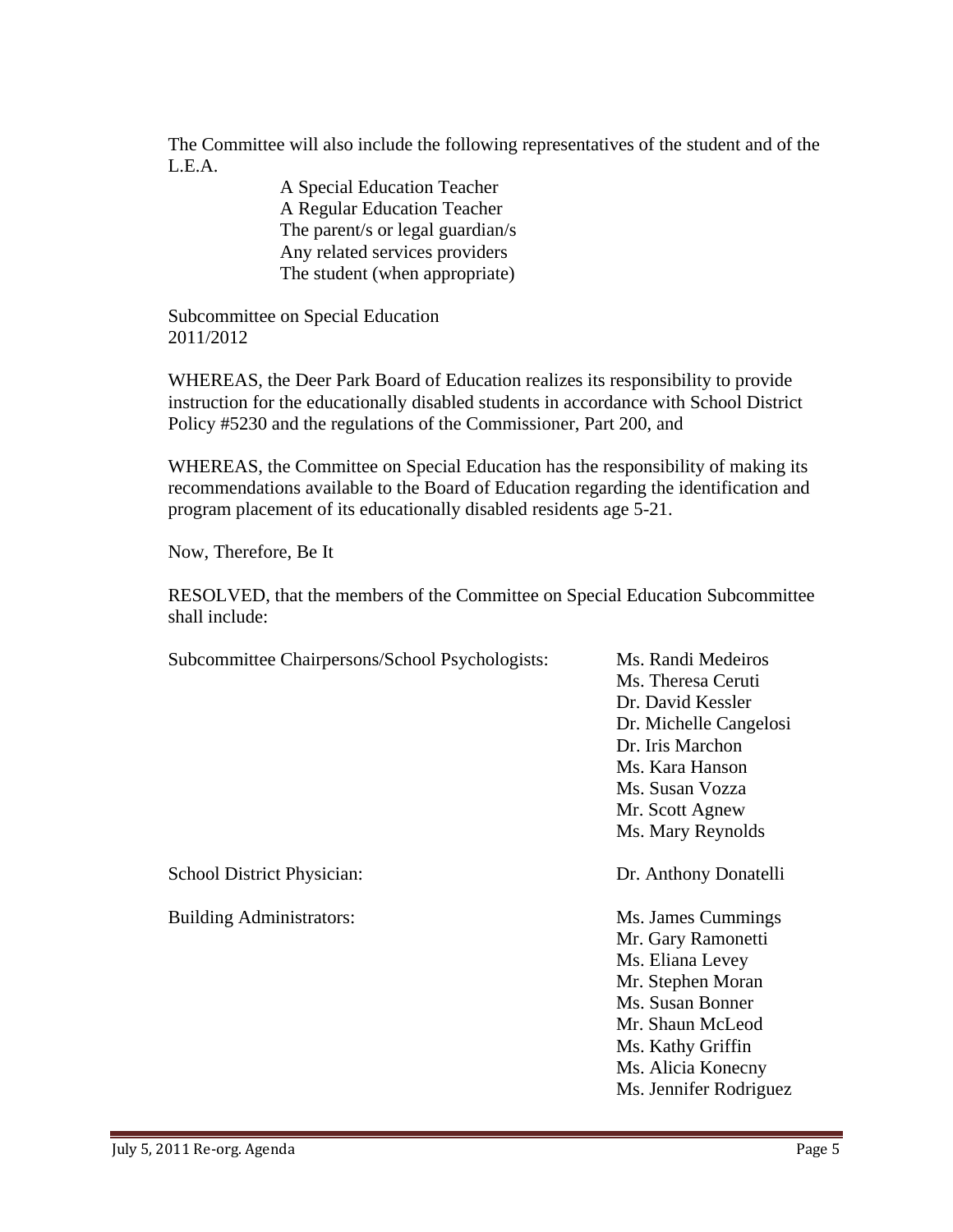|                                                | Mr. Craig Evans<br>Ms. Jeanne Regan<br>Ms. Christine Criscione                                                                                                                                        |
|------------------------------------------------|-------------------------------------------------------------------------------------------------------------------------------------------------------------------------------------------------------|
| Social Workers:                                | Ms. Barbara Charity<br>Ms. Kescha Correa<br>Ms. Carol Miller-Douglas<br>Ms. Francine Fair<br>Ms. Chenoa Mattila<br>Ms. Kathleen Millis<br>Ms. Andrea Nelson-Williams<br>Ms. Sandra Polichron          |
| Subcommittee on Special Education<br>2011/2012 | Ms. Edwina Cox<br>Ms. Lisa Guerriero<br>Ms. Kim LaMonica<br>Ms. Debbie Leon<br>Ms. Rosina Penna<br>Ms. Lisa Nau<br>Ms. Maria Casella<br>Ms. Irene Byrd<br>Ms. Yeutina Johnson<br>Ms. Elizabeth Punger |

 The Committee will also include the following representatives of the student and of the L.E.A.

Ms. Martha Miranda

 A Special Education Teacher A Regular Education Teacher The parent/s or legal guardian/s Any related services providers The student (when appropriate)

 Committee on Preschool Special Education 2011/2012

 WHEREAS, the Deer Park Board of Education realized its responsibility to provide a Committee on Preschool Special Education for its educationally disabled 3 and 4 year old children in accordance with Chapter 243 and the amended Regulations of the Commissioner, Part 200, and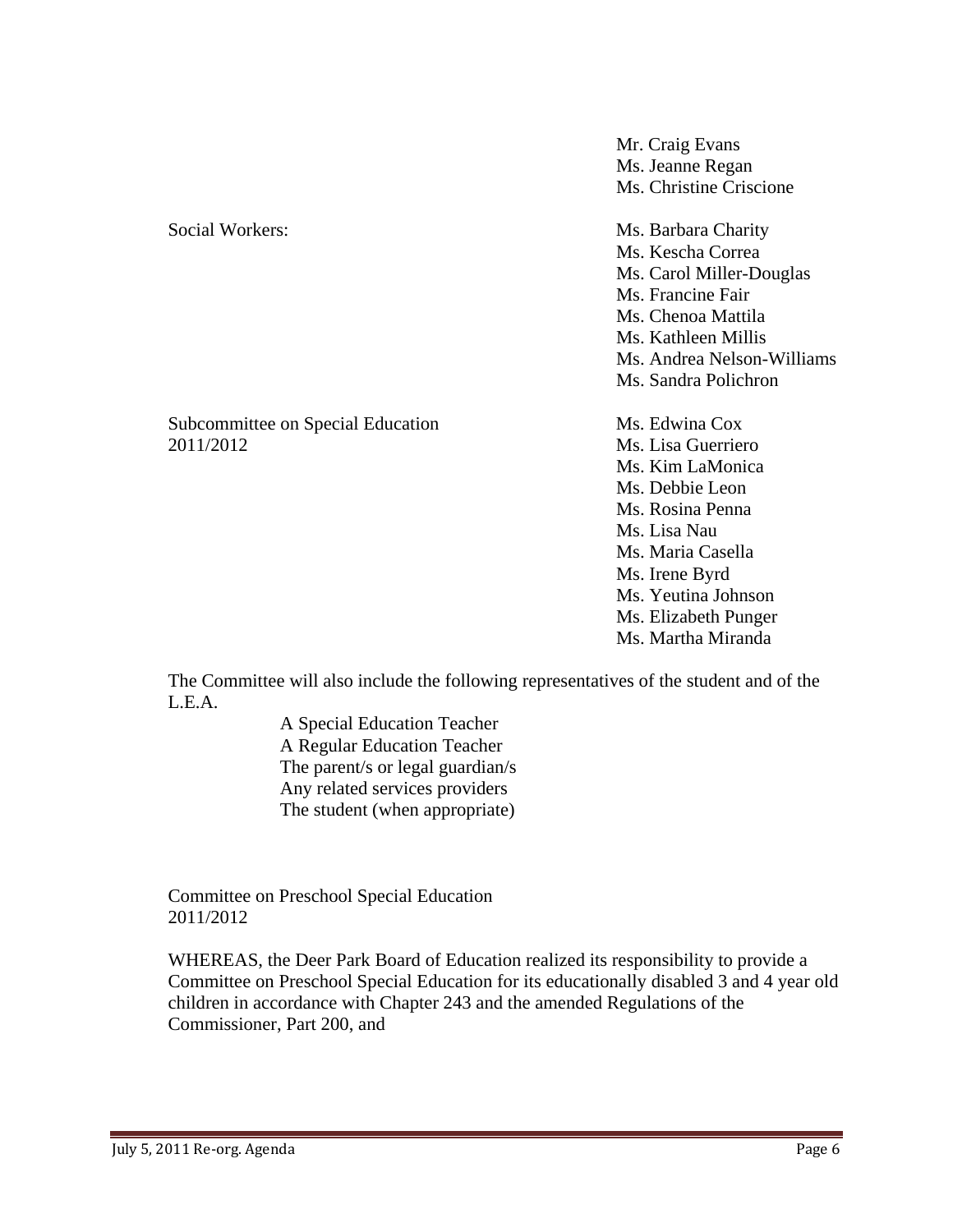WHEREAS, the Committee on Preschool Special Education has the responsibility of making its recommendations available to the Board of Education regarding the identification and program placement of its educationally disabled residents Age 3 and 4.

Now, Therefore, Be it

 RESOLVED, that the members of the Committee on Preschool Special Education for the 2011/2012 school year include the following personnel and residents:

| <b>District Administration</b>                | Ms. Randi Medeiros                                                                                     |
|-----------------------------------------------|--------------------------------------------------------------------------------------------------------|
| <b>District Administration</b>                | Ms. Mary Reynolds                                                                                      |
| Chairperson: School Psychologist              | Mr. Scott Agnew<br>Ms. Sue Vozza<br>Ms. Theresa Ceruti                                                 |
| Parent Members and Surrogates<br>(Rotational) | Ms. Rosina Penna<br>Ms. Debbie Leon<br>Ms. Maria Casella<br>Ms. Elizabeth Punger<br>Ms. Martha Miranda |

The CPSE Committee will also include the following:

- Regular Education Teacher or Related Services Provider (of the student)
- Representative from local education agency
- The Parent/s or legal guardian/s of the child
- If appropriate, a representative from the Department of Mental Health (not required for a quorum)
- Representative from Early Intervention (if appropriate)
- Individual who can interpret evaluation results (may be selected from individuals listed above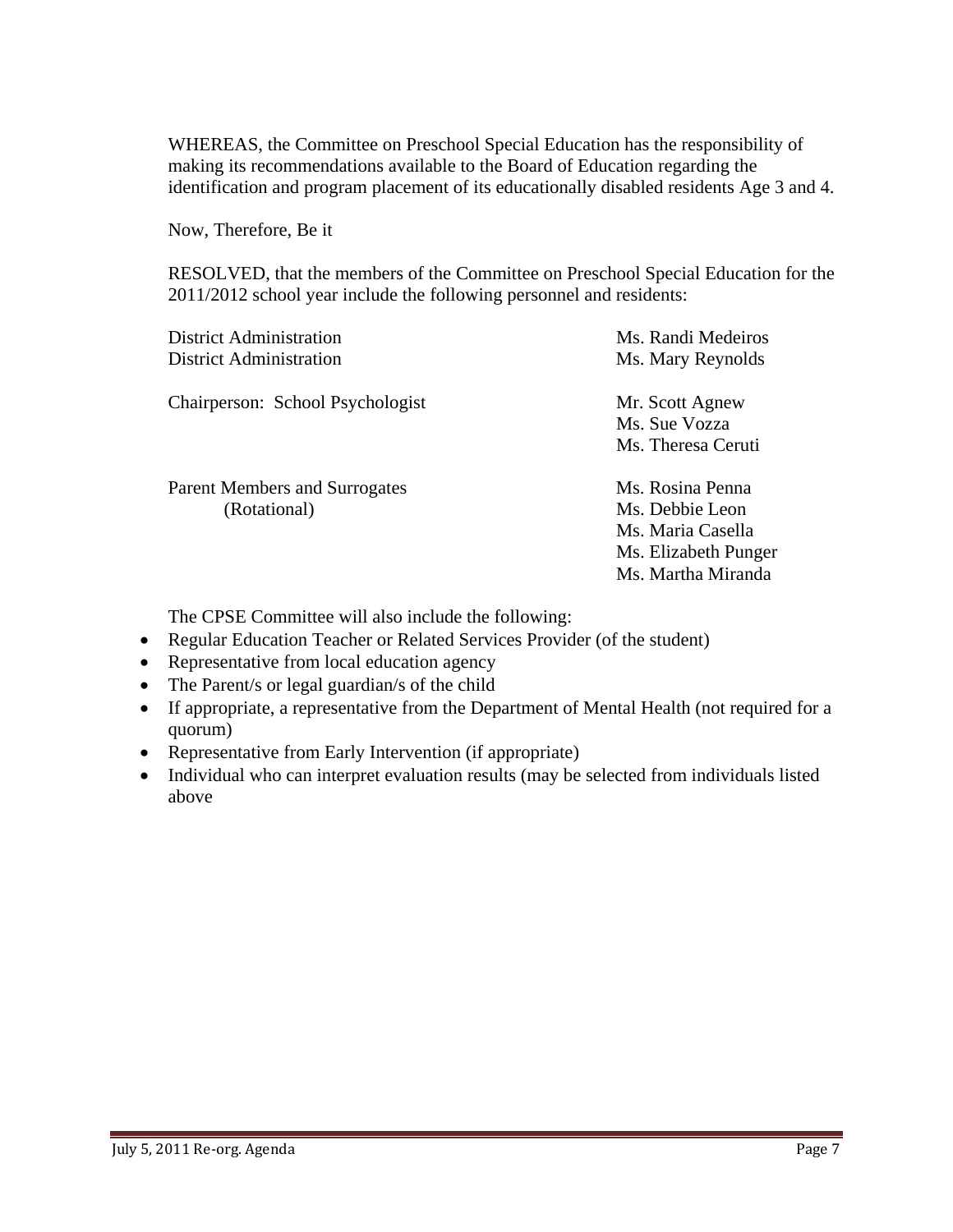#### **2. CODE OF CONDUCT**

*Recommend that the Board of Education approve the following Resolution:*

RESOLVED, that the Board of Education accept and adopt the Code of Conduct/Ethics policy, and

FURTHER RESOLVED, that this policy shall be included in the Policy Manual. 

#### **3. FIRST READING – POLICY #1500‐4, PUBLIC USE OF SCHOOL FACILITIES REGULATION**

*Recommend that the Board of Education approve the following resolution:*

BE IT RESOLVED, that the Board of Education approve the revisions to policy  $\#1500-4$ .

## **4. DONATION TO JFK DECISION MAKING TEAM FROM PAMPERED CHEF**

*Recommend that the Board of Education approve the following resolution:*

BE IT RESOLVED, that Pampered Chef has donated \$153.47 to the John F. Kennedy Shared Decision Team.

BE IT FURTHER RESOLVED, that the Board of Education accepts this gift with much appreciation.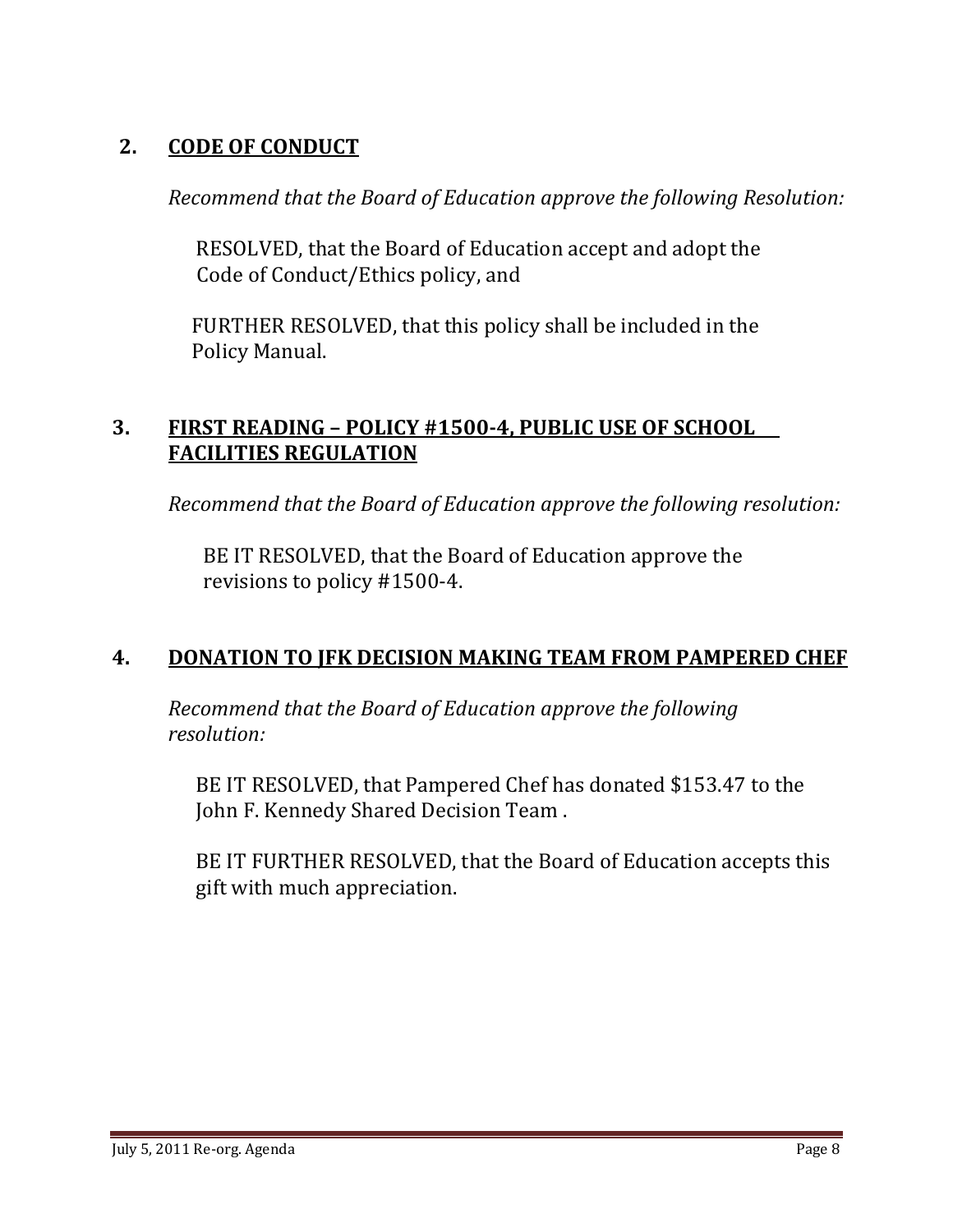## **5. DONATION TO JFK SPIRIT ACCOUNT FROM STOP & SHOP**

*Recommend that the Board of Education approve the following resolution:*

BE IT RESOLVED, that Stop and Shop has donated \$610.13 to the John F. Kennedy Spirit account. This represents JFK's participation in the A+ Bonus Bucks program.

BE IT FURTHER RESOLVED, that the Board of Education accepts this gift with much appreciation.

#### **6. DONATION TO ROBERT FROST ACCOUNT FROM STOP & SHOP**

*Recommend that the Board of Education approve the following resolution:*

BE IT RESOLVED, that Stop and Shop has donated \$21.26 to the Robert Frost Principals account. This represents Robert Frosts participation in the  $A+$  Bonus Bucks program.

BE IT FURTHER RESOLVED, that the Board of Education accepts this gift with much appreciation.

#### **7. DISPOSAL OF EQUIPMENT AT THE HIGH SCHOOL**

*Recommend that the Board of Education approve the following resolution:*

BE IT RESOLVED, that the Board of Education authorize the disposal of two printing presses and one recording console at the High School. All these items have been deemed obsolete.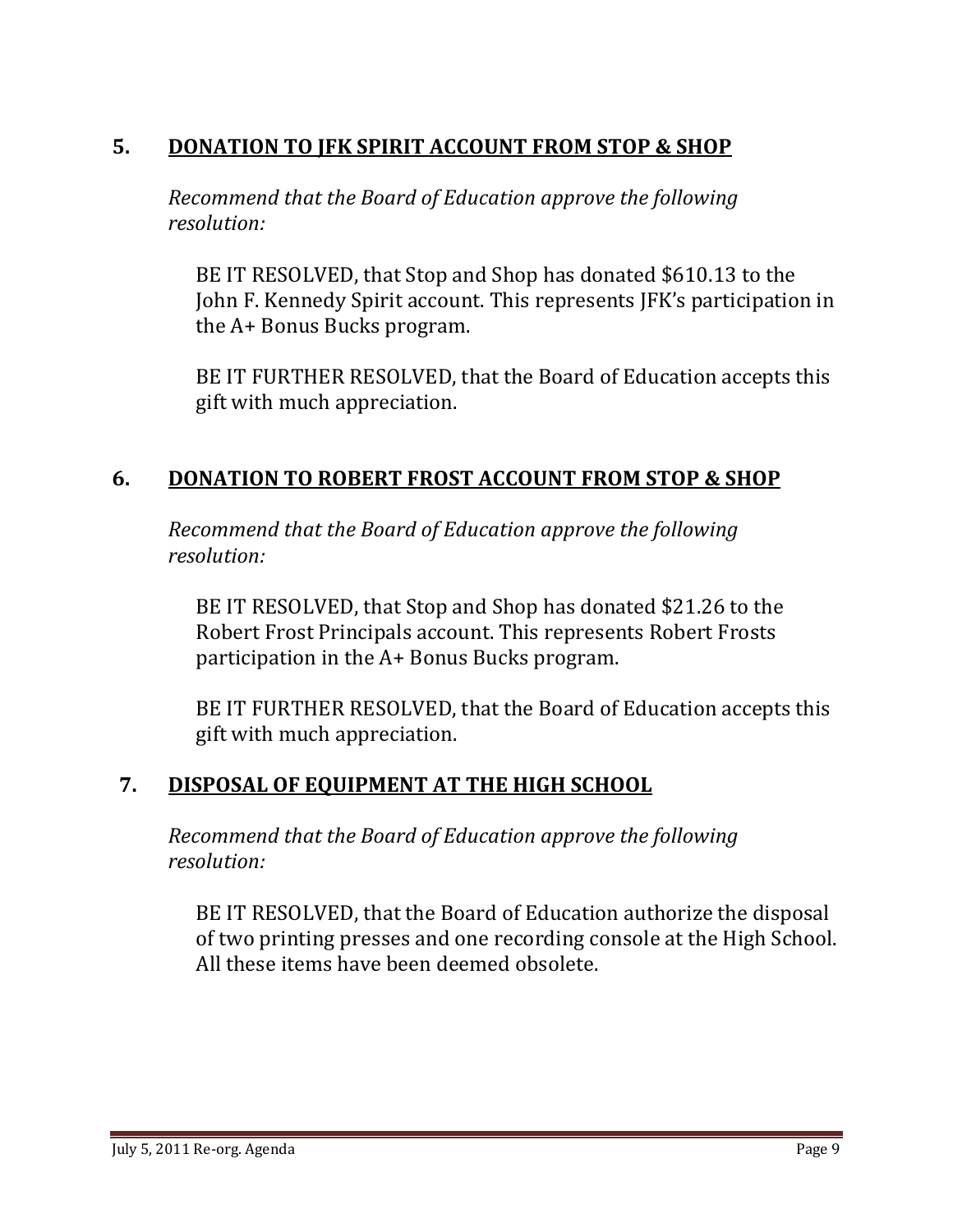#### *XVI.* **APPROVAL OF SCHEDULES**

*Recommend that the Board of Education approve the following schedules collectively.*

#### **SCHEDULE 11‐D‐003 – ATHLETIC UNIFORMS**

Bids for Bid # DP11-003 Athletic Uniforms were received and opened at 11:00 am on June 15, 2011.

Bids were advertised in Newsday. Forms and specifications were processed in accordance with Section 103 of the General Municipal Law and bids were solicited from vendors on the standard bid list of the District as well as listed on the Long Island Bid System at www.LongIslandBidSystem.com. 

Bids were received from the following vendors:

 Longstreth Massapequa Soccer Shop Port Jefferson Sports Riddell/All American South Shore Outdoor

Present at bid opening: Lauren von Ende, Purchasing Agent; Margaret Jacobs, Recorder. There were no vendors in attendance.

It is recommended that the bid be awarded to the following vendors as the lowest responsible bidders meeting specifications:

#### **Port Jefferson Sports South Shore Outdoor**

#### **SCHEDULE 11‐D‐007 – FINANCING OF 1:1 LAPTOPS AND SERVICES**

Bids for Bid # DP11-007 Financing of 1:1 Laptops and Services were received and opened at 11:00 am on June 30, 2011.

Bids were advertised in Newsday. Forms and specifications were processed in accordance with Section 103 of the General Municipal Law and bids were solicited from vendors on the standard bid list of the District as well as on the Long Island Bid System at www.LongIslandBidSystem.com.